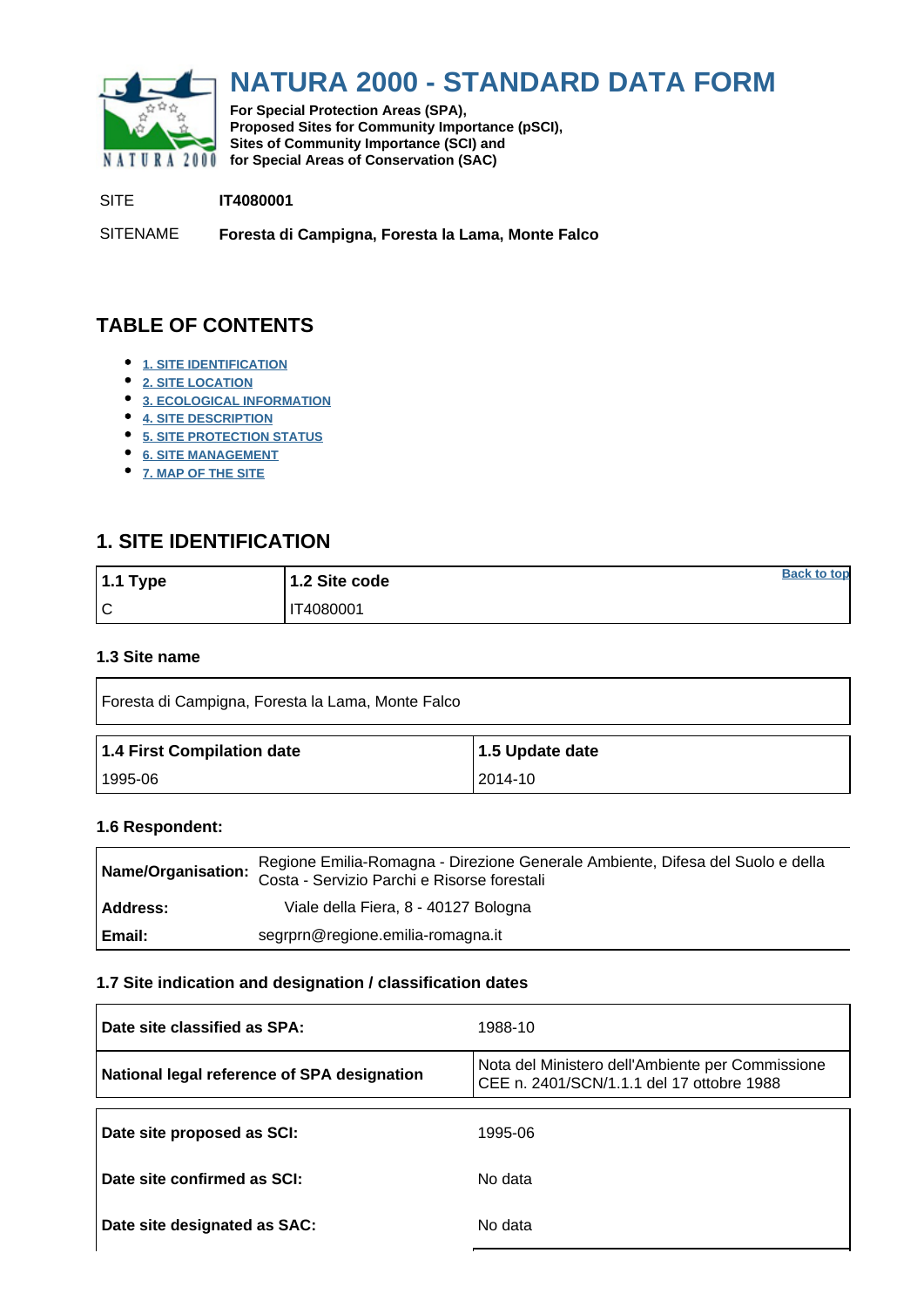### <span id="page-1-0"></span>**2. SITE LOCATION**

|  | 2.1 Site-centre location [decimal degrees]: |
|--|---------------------------------------------|
|--|---------------------------------------------|

| Longitude<br>11.8338888888889 | Latitude<br>43.8369444444444 |
|-------------------------------|------------------------------|
| 2.2 Area [ha]:                | 2.3 Marine area [%]          |
| 4041.0                        | 0.0                          |
|                               |                              |

### **2.4 Sitelength [km]:**

0.0

### **2.5 Administrative region code and name**

| <b>NUTS level 2 code</b> | <b>Region Name</b> |
|--------------------------|--------------------|
| I ITD5                   | Emilia-Romagna     |

### **2.6 Biogeographical Region(s)**

Continental (100.0

# <span id="page-1-1"></span>**3. ECOLOGICAL INFORMATION**

### **3.1 Habitat types present on the site and assessment for them**

**[Back to top](#page-0-0)**

| <b>Annex I Habitat types</b> |                         |           |                      |                  | <b>Site assessment</b> |                         |                                   |                     |        |
|------------------------------|-------------------------|-----------|----------------------|------------------|------------------------|-------------------------|-----------------------------------|---------------------|--------|
| Code                         | <b>PF</b>               | <b>NP</b> | <b>Cover</b><br>[ha] | Cave<br>[number] | <b>Data</b><br>quality | <b>A B C D</b>          | A B C                             |                     |        |
|                              |                         |           |                      |                  |                        | <b>Representativity</b> | <b>Relative</b><br><b>Surface</b> | <b>Conservation</b> | Global |
| 4030 <sub>B</sub>            |                         |           | 1.0                  |                  | P                      | B                       | C                                 | A                   | Α      |
| 4060 <sub>B</sub>            |                         |           | 10.02                |                  | G                      | B                       | C                                 | Α                   | A      |
| 5130B                        |                         |           | 5.24                 |                  | G                      | B                       | C                                 | A                   | A      |
| 6210B                        | $\overline{\mathsf{X}}$ |           | 10.51                |                  | G                      | A                       | C                                 | A                   | Α      |
| 6220 <sub>B</sub>            |                         |           | 0.06                 |                  | G                      | B                       | C                                 | B                   | B      |
| 6230H                        |                         |           | 12.06                |                  | G                      | $\mathsf B$             | C                                 | A                   | A      |

**[Back to top](#page-0-0)**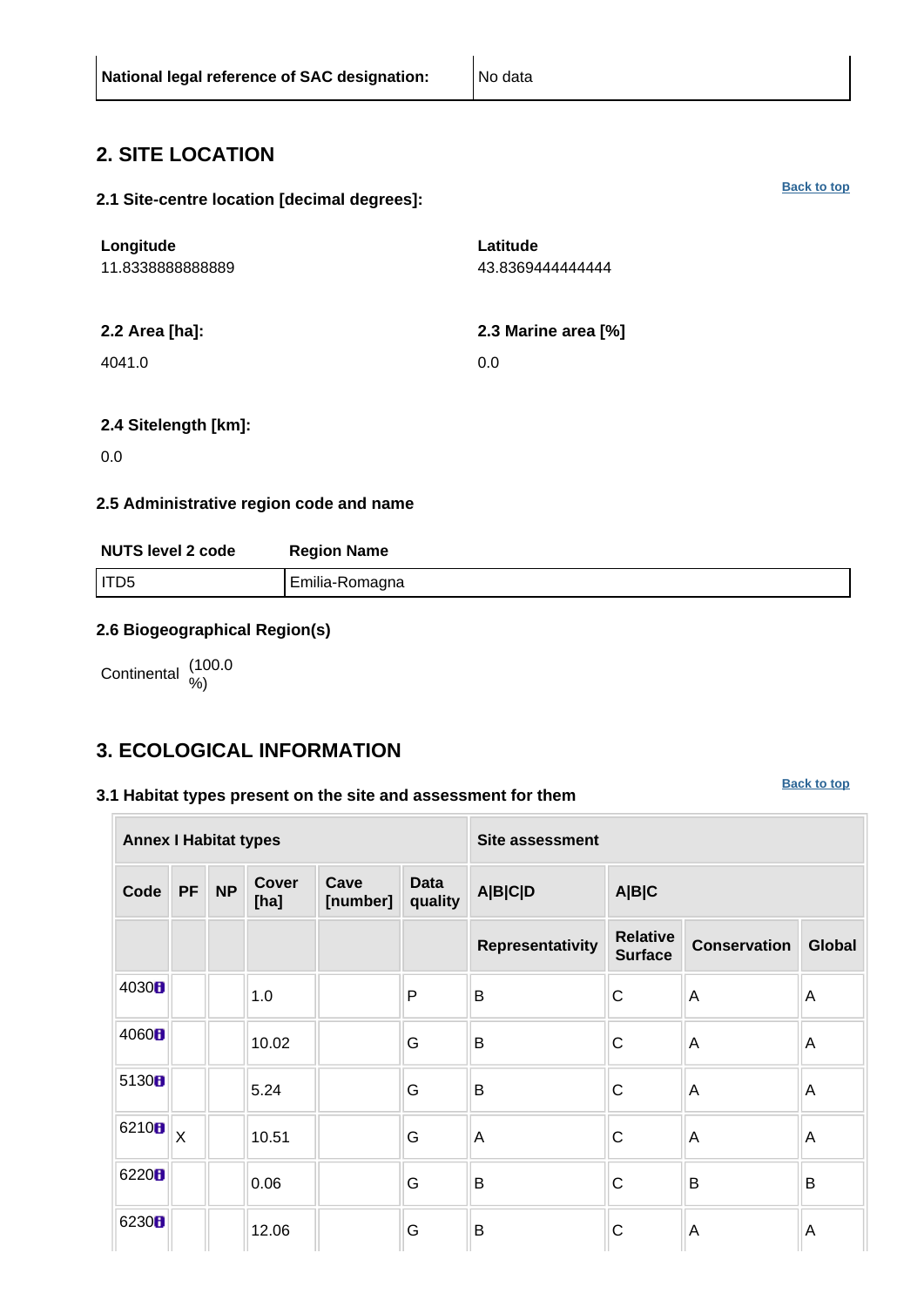| 6410 <sub>8</sub> | 0.94    | G | $\sf B$        | $\mathbf C$ | B                         | B |
|-------------------|---------|---|----------------|-------------|---------------------------|---|
| 6430 <sub>8</sub> | 21.44   | G | $\mathsf C$    | $\mathsf C$ | $\sf B$                   | B |
| 6510 <sub>8</sub> | 1.15    | G | B              | $\mathbf C$ | B                         | B |
| 7220B             | 0.45    | G | $\sf B$        | $\mathsf C$ | $\sf B$                   | B |
| 8230 <sub>8</sub> | 14.49   | G | B              | $\mathsf C$ | B                         | A |
| 9130B             | 146.05  | G | $\sf B$        | $\mathsf C$ | B                         | A |
| 9180 <sub>8</sub> | 424.4   | G | $\sf B$        | $\mathsf C$ | $\overline{A}$            | A |
| 91E0<br>8         | 7.7     | G | $\overline{A}$ | $\mathbf C$ | B                         | A |
| 9210 <sub>B</sub> | 281.36  | G | A              | $\mathsf C$ | $\mathsf{A}$              | A |
| 9220B             | 1849.15 | G | A              | $\mathsf C$ | $\mathsf{A}$              | A |
| 9260H             | 84.39   | G | $\mathsf A$    | $\mathsf C$ | $\boldsymbol{\mathsf{A}}$ | Α |

- **PF:** for the habitat types that can have a non-priority as well as a priority form (6210, 7130, 9430) enter "X" in the column PF to indicate the priority form.
- **NP:** in case that a habitat type no longer exists in the site enter: x (optional)
- **Cover:** decimal values can be entered
- **Caves:** for habitat types 8310, 8330 (caves) enter the number of caves if estimated surface is not available.
- **Data quality:** G = 'Good' (e.g. based on surveys); M = 'Moderate' (e.g. based on partial data with some extrapolation); P = 'Poor' (e.g. rough estimation)

### **3.2 Species referred to in Article 4 of Directive 2009/147/EC and listed in Annex II of Directive 92/43/EEC and site evaluation for them**

|   | <b>Species</b> |                                  |              |           |             | <b>Population in the site</b> |            |   |   |           |              | Site assessment |              |              |                |       |  |  |
|---|----------------|----------------------------------|--------------|-----------|-------------|-------------------------------|------------|---|---|-----------|--------------|-----------------|--------------|--------------|----------------|-------|--|--|
| G | Code           | <b>Scientific</b><br><b>Name</b> | $\mathbf{s}$ | <b>NP</b> | T           | <b>Size</b>                   |            |   |   |           |              | <b>Unit</b>     | Cat.         | D.qual.      | <b>A B C D</b> | A B C |  |  |
|   |                |                                  |              |           |             | Min                           | <b>Max</b> |   |   |           | Pop.         | Con.            | Iso.         | Glo          |                |       |  |  |
| B | A085           | <b>Accipiter gentilis</b>        |              |           | r           | 4                             | 4          | p |   | G         | B            | A               | $\mathsf{C}$ | A            |                |       |  |  |
| B | A085           | <b>Accipiter gentilis</b>        |              |           | C           |                               |            |   | P | DD        | B            | A               | C            | A            |                |       |  |  |
| P | 6302           | <b>Anacamptis</b><br>pyramidalis |              |           | p           |                               |            |   | P | <b>DD</b> | C            | B               | C            | C            |                |       |  |  |
| B | A256           | <b>Anthus trivialis</b>          |              |           | r           |                               |            |   | P | <b>DD</b> | $\mathsf{C}$ | A               | $\mathsf C$  | $\mathsf{C}$ |                |       |  |  |
| B | A256           | <b>Anthus trivialis</b>          |              |           | $\mathbf C$ |                               |            |   | P | <b>DD</b> | C            | A               | $\mathsf C$  | $\mathsf C$  |                |       |  |  |
| B | A226           | <b>Apus apus</b>                 |              |           | C           |                               |            |   | P | <b>DD</b> | D            |                 |              |              |                |       |  |  |
| B | A091           | <b>Aquila chrysaetos</b>         |              |           | W           |                               |            |   | P | <b>DD</b> | $\mathsf{C}$ | A               | $\mathsf{C}$ | B            |                |       |  |  |
| B | A091           | <b>Aquila chrysaetos</b>         |              |           | C           |                               |            |   | P | <b>DD</b> | C            | A               | $\mathsf C$  | B            |                |       |  |  |
| B | A091           | <b>Aquila chrysaetos</b>         |              |           | r           |                               | 1          | p |   | G         | C            | A               | $\mathsf C$  | B            |                |       |  |  |
|   |                |                                  |              |           |             |                               |            |   |   |           |              |                 |              |              |                |       |  |  |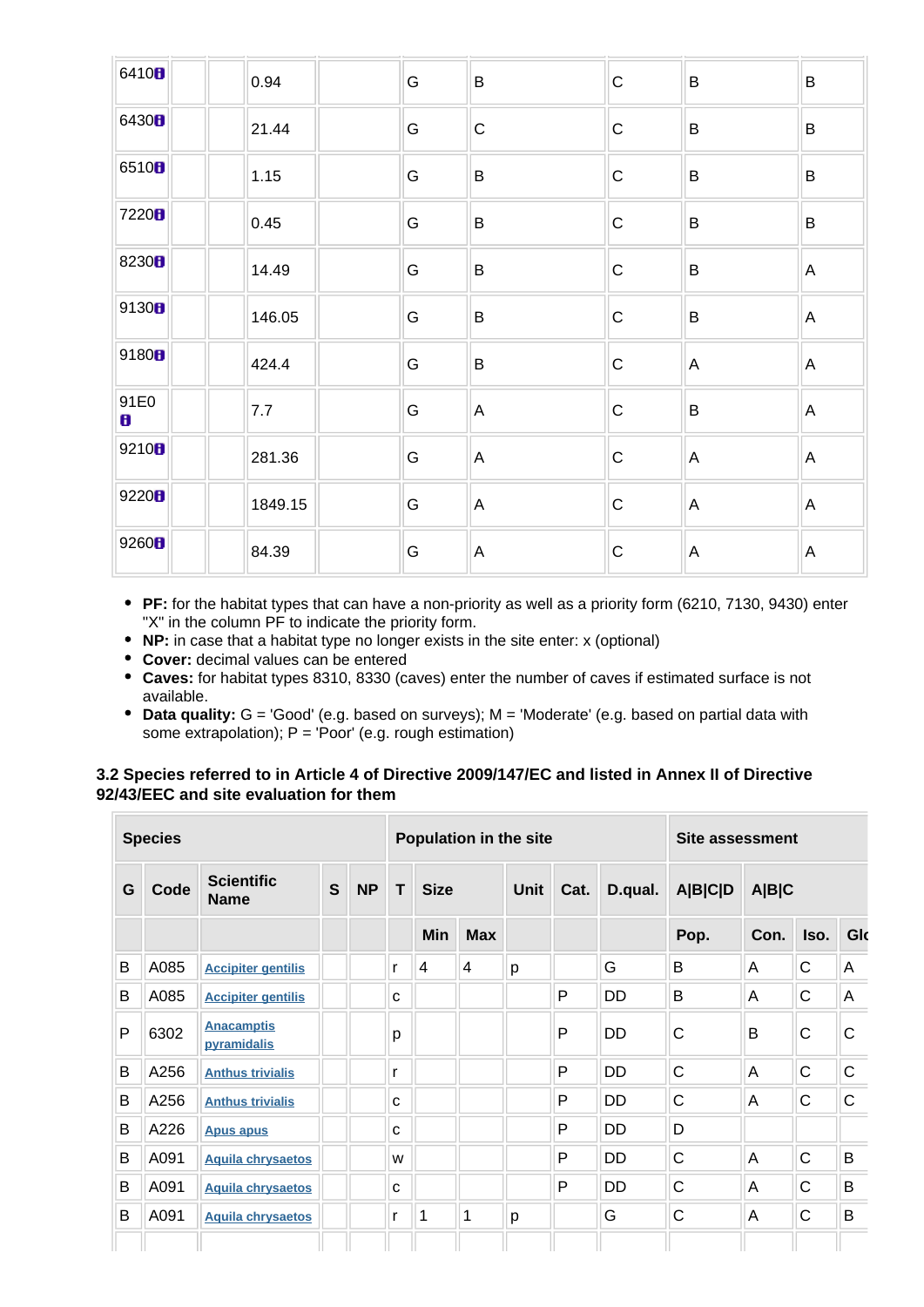|              | 1092 | <b>Austropotamobius</b><br>pallipes  | p            |   |   |   | $\mathsf{P}$ | <b>DD</b> | C           | $\mathsf A$ | $\mathsf{C}$ | A           |
|--------------|------|--------------------------------------|--------------|---|---|---|--------------|-----------|-------------|-------------|--------------|-------------|
| M            | 1308 | <b>Barbastella</b><br>barbastellus   | p            |   |   |   | $\mathsf{P}$ | <b>DD</b> | B           | A           | C            | A           |
| F            | 1137 | <b>Barbus plebejus</b>               | p            |   |   |   | $\vee$       | DD        | C           | A           | $\mathsf C$  | B           |
| Α            | 5357 | <b>Bombina</b><br>pachipus           | р            |   |   |   | $\mathsf{P}$ | DD        | C           | A           | $\mathsf C$  | A           |
| M            | 1352 | <b>Canis lupus</b>                   | p            |   |   |   | $\vee$       | <b>DD</b> | $\mathsf C$ | A           | C            | A           |
| M            | 1352 | <b>Canis lupus</b>                   | r            |   |   |   | $\vee$       | <b>DD</b> | C           | A           | C            | A           |
| B            | A224 | <b>Caprimulgus</b><br>europaeus      | $\mathbf c$  |   |   |   | $\mathsf{P}$ | <b>DD</b> | C           | A           | C            | $\mathsf C$ |
| B            | A224 | <b>Caprimulgus</b><br>europaeus      | r            |   |   |   | $\mathsf{P}$ | <b>DD</b> | C           | A           | C            | $\mathsf C$ |
| B            | A334 | <b>Certhia familiaris</b>            | r            |   |   |   | P            | <b>DD</b> | $\mathsf C$ | $\mathsf A$ | B            | B           |
| В            | A334 | <b>Certhia familiaris</b>            | $\mathbf C$  |   |   |   | P            | <b>DD</b> | $\mathsf C$ | A           | B            | B           |
| B            | A212 | <b>Cuculus canorus</b>               | r            |   |   |   | $\mathsf{P}$ | <b>DD</b> | $\mathsf C$ | A           | $\mathsf C$  | $\mathsf C$ |
| В            | A212 | <b>Cuculus canorus</b>               | C            |   |   |   | $\mathsf{P}$ | <b>DD</b> | $\mathsf C$ | A           | $\mathsf C$  | $\mathsf C$ |
| В            | A253 | <b>Delichon urbica</b>               | $\mathbf C$  |   |   |   | $\mathsf{P}$ | <b>DD</b> | D           |             |              |             |
| B            | A236 | <b>Dryocopus</b><br>martius          | p            |   |   |   | $\mathsf{P}$ | <b>DD</b> | C           | A           | B            | A           |
| B            | A236 | <b>Dryocopus</b><br>martius          | r            | 4 | 5 | р |              | G         | C           | A           | B            | A           |
| $\mathbf{I}$ | 1074 | <b>Eriogaster catax</b>              | p            |   |   |   | $\mathsf{P}$ | <b>DD</b> | $\mathsf C$ | A           | C            | $\mathsf C$ |
| L            | 6199 | <b>Euplagia</b><br>quadripunctaria   | р            |   |   |   | $\mathsf{P}$ | <b>DD</b> | C           | Α           | C            | $\mathsf C$ |
| B            | A251 | <b>Hirundo rustica</b>               | $\mathbf{C}$ |   |   |   | $\mathsf{P}$ | <b>DD</b> | D           |             |              |             |
| B            | A233 | <b>Jynx torquilla</b>                | r            |   |   |   | $\mathsf{P}$ | DD        | C           | A           | $\mathsf C$  | $\mathsf C$ |
| В            | A233 | <b>Jynx torquilla</b>                | $\mathbf{C}$ |   |   |   | $\mathsf{P}$ | DD        | $\mathsf C$ | Α           | $\mathsf C$  | $\mathsf C$ |
| В            | A338 | Lanius collurio                      | r            |   |   |   | $\mathsf{R}$ | DD        | $\mathsf C$ | Α           | $\mathsf C$  | $\mathsf C$ |
| B            | A338 | Lanius collurio                      | $\mathbf C$  |   |   |   | $\mathsf{P}$ | DD        | $\mathsf C$ | A           | $\mathsf C$  | $\mathsf C$ |
| $\mathbf{I}$ | 1083 | <b>Lucanus cervus</b>                | р            |   |   |   | $\mathsf{P}$ | DD        | $\mathsf C$ | A           | $\mathsf C$  | $\mathsf C$ |
| В            | A246 | Lullula arborea                      | r            |   |   |   | $\mathsf{P}$ | DD        | C           | Α           | $\mathsf C$  | B           |
| Β            | A246 | Lullula arborea                      | $\mathbf C$  |   |   |   | $\mathsf{P}$ | <b>DD</b> | C           | Α           | $\mathsf C$  | B           |
| B            | A271 | Luscinia<br>megarhynchos             | $\mathbf{C}$ |   |   |   | $\mathsf{P}$ | DD        | С           | Α           | C            | B           |
| B            | A271 | Luscinia<br>megarhynchos             | r            |   |   |   | $\mathsf{P}$ | DD        | $\mathsf C$ | Α           | $\mathsf C$  | B           |
| M            | 1310 | <b>Miniopterus</b><br>schreibersii   | p            |   |   |   | $\mathsf{P}$ | DD        | $\mathsf C$ | Α           | $\mathsf C$  | B           |
| B            | A280 | <b>Monticola</b><br>saxatilis        | $\mathbf{C}$ |   |   |   | $\mathsf{P}$ | DD        | С           | Α           | $\mathsf C$  | $\mathsf C$ |
| B            | A280 | <b>Monticola</b><br><b>saxatilis</b> | r            |   |   |   | $\mathsf{P}$ | DD        | С           | Α           | $\mathsf C$  | $\mathsf C$ |
| B            | A319 | <b>Muscicapa striata</b>             | $\mathbf{C}$ |   |   |   | $\mathsf{P}$ | DD        | $\mathsf C$ | Α           | $\mathsf C$  | $\mathsf C$ |
| B            | A319 | <b>Muscicapa striata</b>             | r            |   |   |   | $\mathsf{P}$ | DD        | $\mathsf C$ | Α           | C            | $\mathsf C$ |
| M            | 1321 | <b>Myotis</b><br>emarginatus         | p            |   |   |   | ${\sf P}$    | DD        | B           | A           | С            | A           |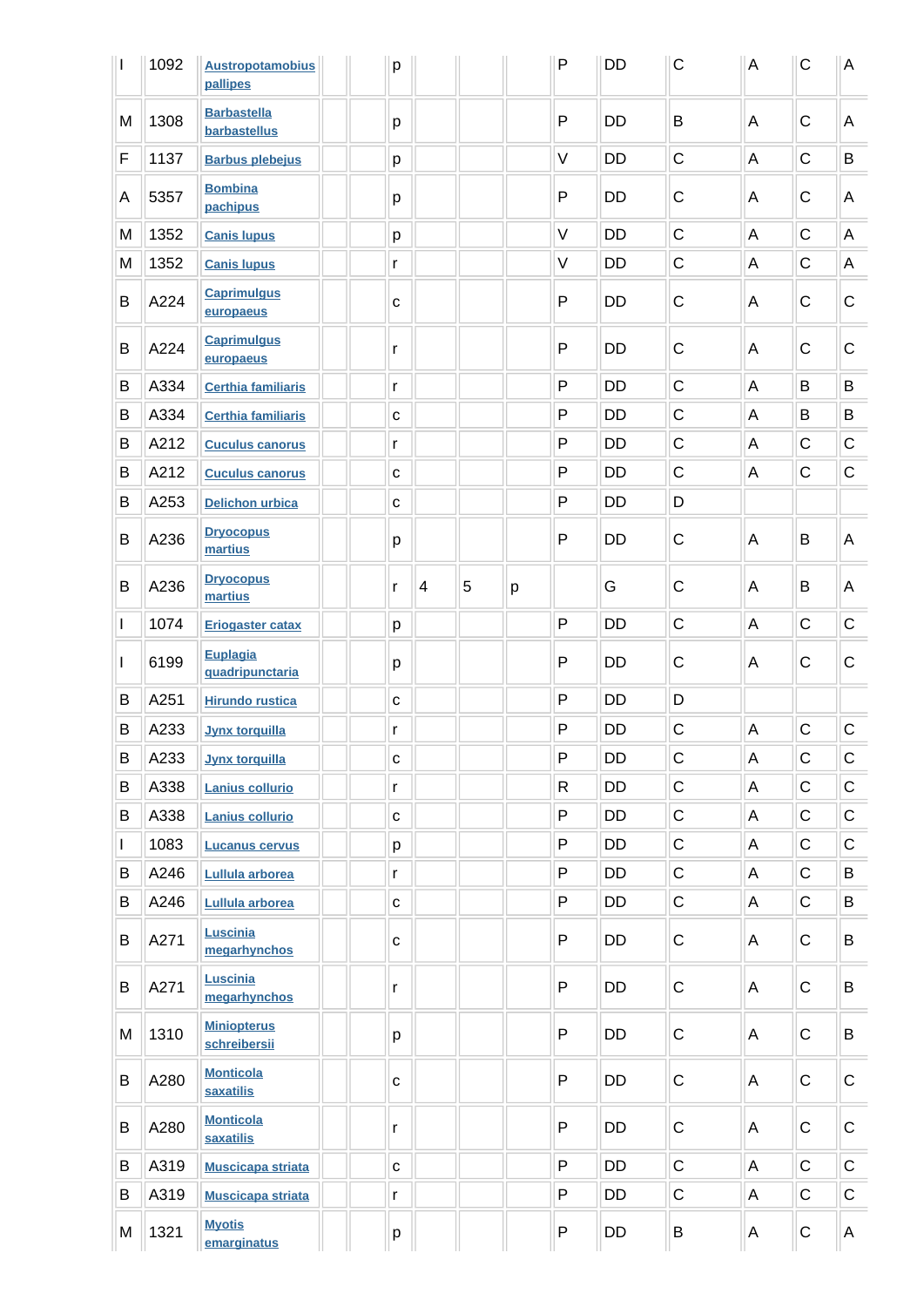| M            | 1324 | <b>Myotis myotis</b>                 | p            |  | P            | <b>DD</b> | $\mathsf C$ | A | $\mathsf C$ | $\overline{A}$ |
|--------------|------|--------------------------------------|--------------|--|--------------|-----------|-------------|---|-------------|----------------|
| $\mathbf{I}$ | 1084 | Osmoderma<br>eremita                 | р            |  | $\mathsf{P}$ | DD        | $\mathsf C$ | B | $\mathsf C$ | A              |
| B            | A274 | <b>Phoenicurus</b><br>phoenicurus    | r            |  | $\mathsf{P}$ | DD        | $\mathsf C$ | Α | $\mathsf C$ | $\mathbf C$    |
| B            | A274 | <b>Phoenicurus</b><br>phoenicurus    | $\mathbf{C}$ |  | P            | DD        | $\mathsf C$ | Α | $\mathsf C$ | $\mathbf C$    |
| B            | A313 | <b>Phylloscopus</b><br>bonelli       | $\mathbf{C}$ |  | P            | <b>DD</b> | $\mathsf C$ | Α | $\mathsf C$ | $\mathsf{C}$   |
| B            | A313 | <b>Phylloscopus</b><br>bonelli       | r            |  | P            | <b>DD</b> | $\mathsf C$ | Α | $\mathsf C$ | $\mathsf{C}$   |
| B            | A314 | <b>Phylloscopus</b><br>sibilatrix    | r            |  | P            | <b>DD</b> | $\mathsf C$ | Α | $\mathsf C$ | B              |
| B            | A314 | <b>Phylloscopus</b><br>sibilatrix    | $\mathtt{C}$ |  | P            | <b>DD</b> | $\mathsf C$ | Α | $\mathsf C$ | B              |
| B            | A250 | <b>Ptyonoprogne</b><br>rupestris     | $\mathtt{C}$ |  | P            | DD        | $\mathsf C$ | Α | $\mathsf C$ | $\mathbf C$    |
| B            | A250 | <b>Ptyonoprogne</b><br>rupestris     | r            |  | P            | <b>DD</b> | $\mathsf C$ | Α | $\mathsf C$ | $\mathsf{C}$   |
| M            | 1304 | <b>Rhinolophus</b><br>ferrumequinum  | р            |  | P            | <b>DD</b> | $\mathsf C$ | A | $\mathsf C$ | B              |
| M            | 1303 | <b>Rhinolophus</b><br>hipposideros   | p            |  | $\mathsf{P}$ | <b>DD</b> | $\mathsf C$ | B | $\mathsf C$ | $\sf B$        |
| $\mathbf{I}$ | 4026 | <b>Rhysodes</b><br>sulcatus          | р            |  | $\mathsf{P}$ | DD        | B           | A | A           | $\mathsf{A}$   |
| I            | 1087 | Rosalia alpina                       | p            |  | $\mathsf{P}$ | DD        | $\mathsf C$ | A | A           | $\mathsf A$    |
| A            | 5367 | <b>Salamandrina</b><br>perspicillata | p            |  | P            | DD        | $\mathsf C$ | A | B           | $\overline{A}$ |
| B            | A309 | <b>Sylvia communis</b>               | r            |  | $\mathsf{P}$ | <b>DD</b> | $\mathsf C$ | A | $\mathsf C$ | B              |
| B            | A309 | <b>Sylvia communis</b>               | ${\bf C}$    |  | $\mathsf{P}$ | DD        | $\mathsf C$ | A | $\mathsf C$ | B              |
| F            | 5331 | <b>Telestes</b><br>muticellus        | р            |  | V            | DD        | $\mathsf C$ | Α | $\mathsf C$ | B              |
| Α            | 1167 | <b>Triturus carnifex</b>             | р            |  | P            | <b>DD</b> | $\mathsf C$ | B | $\mathsf C$ | B              |
| В            | A282 | <b>Turdus torquatus</b>              | $\mathbf{C}$ |  | P            | DD        | С           | Α | B           | B              |
| В            | A282 | <b>Turdus torquatus</b>              | r            |  | P            | DD        | ${\bf C}$   | A | B           | B              |
| $\mathbf{I}$ | 1014 | <b>Vertigo angustior</b>             | p            |  | P            | DD        | B           | A | $\mathsf A$ | B              |

**Group:** A = Amphibians, B = Birds, F = Fish, I = Invertebrates, M = Mammals, P = Plants, R = Reptiles

**S:** in case that the data on species are sensitive and therefore have to be blocked for any public access enter: yes

- **NP:** in case that a species is no longer present in the site enter: x (optional)
- **Type:** p = permanent, r = reproducing, c = concentration, w = wintering (for plant and non-migratory species use permanent)
- Unit: i = individuals, p = pairs or other units according to the Standard list of population units and codes in accordance with Article 12 and 17 reporting (see **[reference portal](http://bd.eionet.europa.eu/activities/Natura_2000/reference_portal)**)
- **Abundance categories (Cat.):**  $C =$  common,  $R =$  rare,  $V =$  very rare,  $P =$  present to fill if data are deficient (DD) or in addition to population size information
- **Data quality:** G = 'Good' (e.g. based on surveys); M = 'Moderate' (e.g. based on partial data with some extrapolation);  $P = 'Poor'$  (e.g. rough estimation);  $VP = 'Very$  poor' (use this category only, if not even a rough estimation of the population size can be made, in this case the fields for population size can remain empty, but the field "Abundance categories" has to be filled in)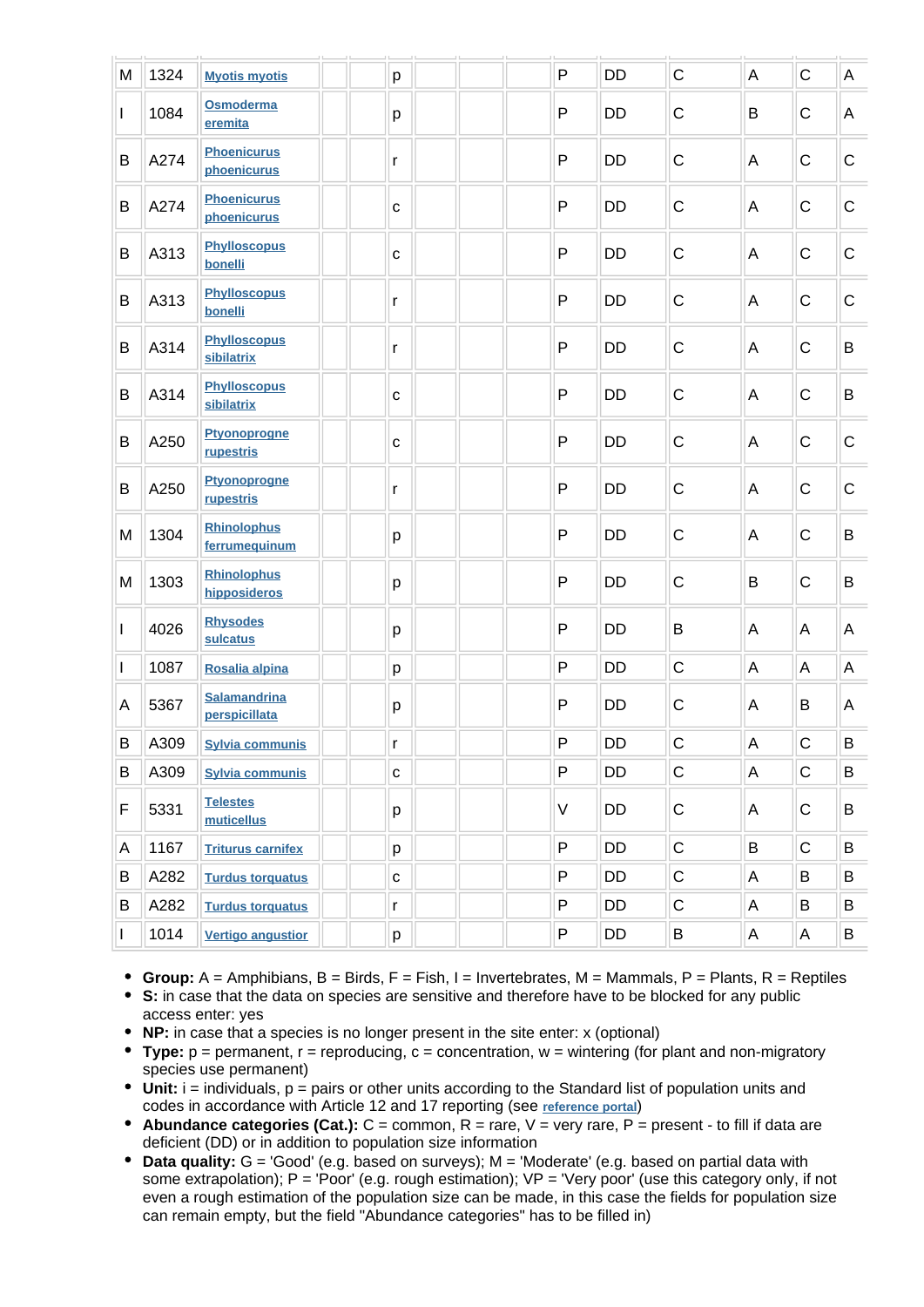### **3.3 Other important species of flora and fauna (optional)**

| <b>Species</b> |             |                                     | Population in the site |           |             | <b>Motivation</b>                                     |  |                |              |                            |                           |              |              |             |
|----------------|-------------|-------------------------------------|------------------------|-----------|-------------|-------------------------------------------------------|--|----------------|--------------|----------------------------|---------------------------|--------------|--------------|-------------|
| Group          | <b>CODE</b> | <b>Scientific</b><br><b>Name</b>    | $\mathbf{s}$           | <b>NP</b> | <b>Size</b> | <b>Species</b><br><b>Unit</b><br>Cat.<br><b>Annex</b> |  |                |              | <b>Other</b><br>categories |                           |              |              |             |
|                |             |                                     |                        |           | Min         | <b>Max</b>                                            |  | <b>C R V P</b> | IV           | $\mathbf V$                | $\mathbf{A}$              | $\, {\bf B}$ | $\mathbf{C}$ | D           |
| L              |             | <b>Acanthocinus</b><br>reticulatus  |                        |           |             |                                                       |  | $\mathsf{P}$   |              |                            |                           |              |              | X           |
| I              |             | <b>Acanthocinus</b><br>xanthoneurus |                        |           |             |                                                       |  | $\mathsf{P}$   |              |                            | X                         |              |              |             |
| L              |             | <b>Aglia tau</b>                    |                        |           |             |                                                       |  | $\mathsf{P}$   |              |                            |                           |              |              | $\mathsf X$ |
| $\mathsf{P}$   |             | <b>Anemone</b><br>narcissiflora     |                        |           |             |                                                       |  | $\mathsf{P}$   |              |                            |                           |              |              | X           |
| L              |             | <b>Carabus</b><br>cancellatus       |                        |           |             |                                                       |  | $\mathsf{P}$   |              |                            |                           |              |              | $\mathsf X$ |
| I              |             | <b>Ceruchus</b><br>chrysomelinus    |                        |           |             |                                                       |  | $\mathsf{P}$   |              |                            |                           |              |              | X           |
| ${\sf P}$      |             | <b>Convallaria</b><br>majalis       |                        |           |             |                                                       |  | P              |              |                            |                           |              |              | Χ           |
| $\mathsf{R}$   | 1281        | <b>Elaphe</b><br>longissima         |                        |           |             |                                                       |  | P              | X            |                            |                           |              |              |             |
| $\mathsf{P}$   |             | <b>Epipactis</b><br>flaminia        |                        |           |             |                                                       |  | P              |              |                            | $\mathsf X$               |              |              |             |
| $\sf P$        |             | <b>Epipactis</b><br>purpurata       |                        |           |             |                                                       |  | $\mathsf{P}$   |              |                            | $\mathsf X$               |              |              |             |
| $\mathsf{P}$   |             | Epipogium<br>aphyllum               |                        |           |             |                                                       |  | $\mathsf{P}$   |              |                            |                           |              | X            |             |
| M              | 1327        | <b>Eptesicus</b><br>serotinus       |                        |           |             |                                                       |  | P              | X            |                            |                           |              |              |             |
| $\mathbf{I}$   |             | <b>Eurythyrea</b><br>austriaca      |                        |           |             |                                                       |  | ${\sf P}$      |              |                            |                           |              |              | $\mathsf X$ |
| M              | 1363        | <b>Felis silvestris</b>             |                        |           |             |                                                       |  | P              | X            |                            |                           |              |              |             |
| $\mathbf{I}$   |             | <b>Gnorimus</b><br>nobilis          |                        |           |             |                                                       |  | $\mathsf{P}$   |              |                            | $\boldsymbol{\mathsf{X}}$ |              |              |             |
| M              | 1344        | <b>Hystrix cristata</b>             |                        |           |             |                                                       |  | $\mathsf{P}$   | X            |                            |                           |              |              |             |
| $\mathsf{I}$   |             | <b>Isotomus</b><br>barbarae         |                        |           |             |                                                       |  | P              |              |                            |                           | X            |              |             |
| ${\sf P}$      |             | <b>Matteuccia</b><br>struthiopteris |                        |           |             |                                                       |  | P              |              |                            |                           |              |              | $\mathsf X$ |
| ${\sf M}$      | 1358        | <b>Mustela</b><br>putorius          |                        |           |             |                                                       |  | P              |              | $\mathsf{X}$               |                           |              |              |             |
| $\mathbf{I}$   |             | <b>Nebria</b><br>fulviventris       |                        |           |             |                                                       |  | ${\sf P}$      |              |                            | $\boldsymbol{\mathsf{X}}$ |              |              |             |
| ${\sf M}$      | 5775        | <b>Ovis aries</b>                   |                        |           |             |                                                       |  | P              |              |                            |                           |              |              | X           |
| L              | 1056        | <b>Parnassius</b><br>mnemosyne      |                        |           |             |                                                       |  | P              | $\mathsf{X}$ |                            |                           |              |              |             |
| I              |             | <b>Percus</b><br>passerinii         |                        |           |             |                                                       |  | $\sf P$        |              |                            |                           | X            |              |             |
|                |             |                                     |                        |           |             |                                                       |  |                |              |                            |                           |              |              |             |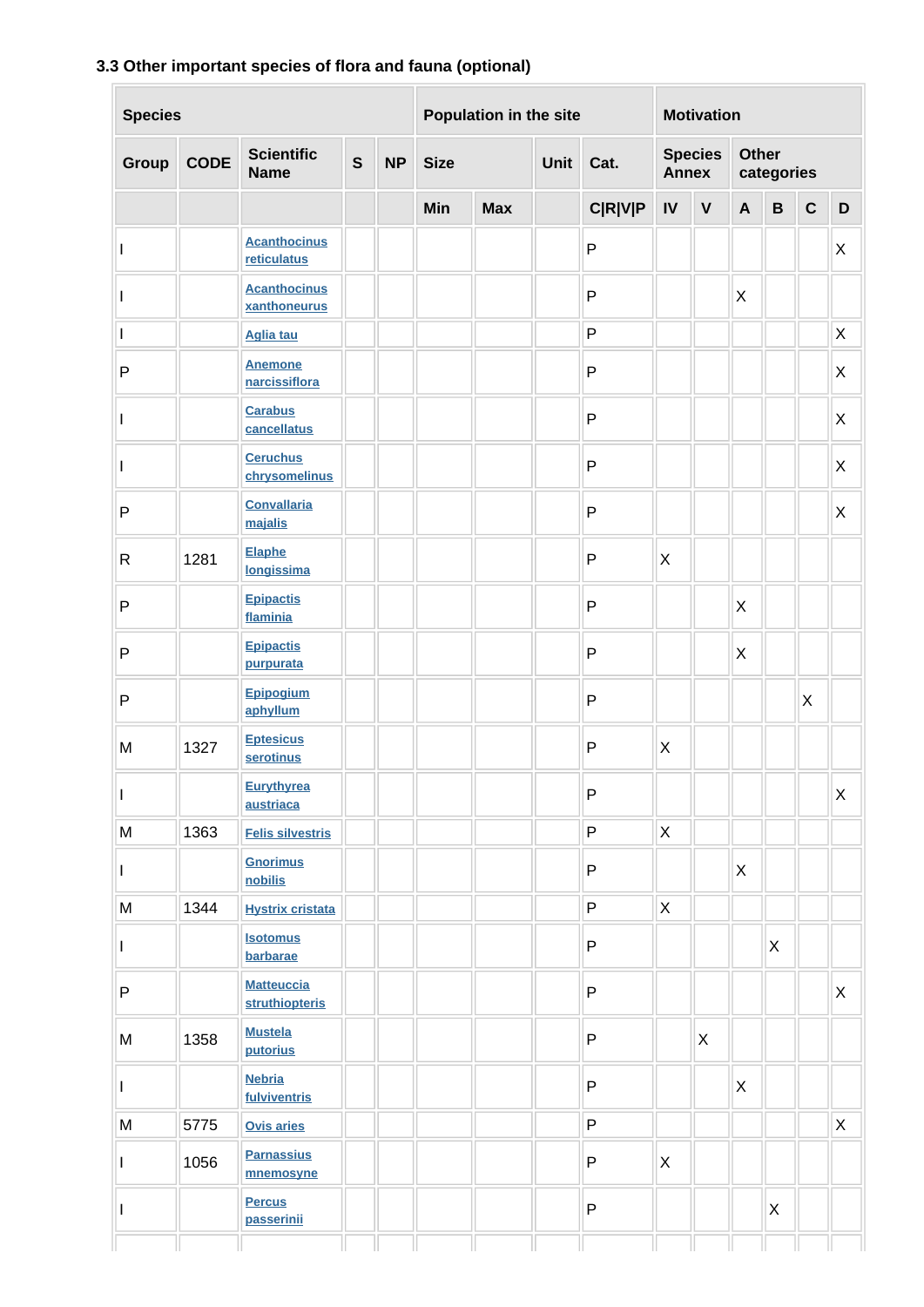| M | 5009 | <b>Pipistrellus</b><br>pygmaeus        | P | X |   |   |   |   |
|---|------|----------------------------------------|---|---|---|---|---|---|
| A | 1206 | Rana italica                           | P | X |   |   |   |   |
| A | 1213 | Rana<br>temporaria                     | P |   | X |   |   |   |
| A | 2351 | <b>Salamandra</b><br>salamandra        | P |   |   | X |   |   |
| A | 1185 | <b>Speleomantes</b><br><b>italicus</b> | P |   |   | X |   |   |
| P |      | <b>Tozzia alpina</b>                   | P |   |   |   |   | X |
| P |      | Viola eugeniae                         | P |   |   |   | X |   |

- **Group:**  $A =$  Amphibians,  $B =$  Birds,  $F =$  Fish,  $Fu =$  Fungi,  $I =$  Invertebrates,  $L =$  Lichens,  $M =$ Mammals,  $P =$  Plants,  $R =$  Reptiles
- **CODE:** for Birds, Annex IV and V species the code as provided in the reference portal should be used in addition to the scientific name
- **S:** in case that the data on species are sensitive and therefore have to be blocked for any public access enter: yes
- **NP:** in case that a species is no longer present in the site enter: x (optional)
- **Unit:** i = individuals, p = pairs or other units according to the standard list of population units and codes in accordance with Article 12 and 17 reporting, (see **[reference portal](http://bd.eionet.europa.eu/activities/Natura_2000/reference_portal)**)
- **Cat.:** Abundance categories: C = common, R = rare, V = very rare, P = present
- **Motivation categories: IV, V:** Annex Species (Habitats Directive), **A:** National Red List data; **B:** Endemics; **C:** International Conventions; **D:** other reasons

### <span id="page-6-0"></span>**4. SITE DESCRIPTION**

#### **4.1 General site character**

**Habitat class % Cover** N16 70.0 N19 15.0 N14  $\vert$  1.0 N17  $\vert$  14.0 **Total Habitat Cover** 100

#### **Other Site Characteristics**

Area del crinale dell'Appennino romagnolo su substrato marnoso arenaceo caratterizzata da boschi secolari di Fagus sylvatica e Abies alba. Comprende inoltre alcune cime (Monte Falco, Monte Penna, Poggio Scali) con vaccinieti e praterie secondarie. E' un importantissimo limite meridionale per alcune specie alpino-boreali e, all'opposto, il margine settentrionale per relitti appenninici provevienti da Sud.

#### **4.2 Quality and importance**

<span id="page-6-1"></span>Specie vegetali CORINE appendice K: Epipogium aphyllum.
Specie vegetali RARE: Epipogium aphyllum. Specie animali: Rana temporaria: popolazioni appenniniche isolate.
Aglia tau, le popolazioni dell'Appennino Romagnolo rappresentano un isolato relitto, essendo la specie limitata, in Italia, all'arco alpino e alle Prealpi Venete. E' associata prevalentemente al Faggio, pur potendosi sviluppare anche su altre latifoglie.
Carabus cancellatus: popolazioni relitte presenti in regione esclusivamente in ambienti boschivi.
Eurythyrea austriaca: popolazioni relitte, legate all'associazione vegetale dell'Abieti-Fagetum.
Acanthocinus reticulatus: stazioni appenniniche relitte, legate all'associazione vegetale dell'Abieti-Fagetum.
Sito di presenza stabile e di riproduzione di Canis lupus.
Sito di nidificazione di Aquila chrysaetos.
Sito di nidificazione di Ficendula albicollis, Certhia familiaris, Turdus torquatus.
Importante per Salamandrina terdigitata e Bombina variegata, data l'eccezionale qualità dell'habitat.
Sito di Vertigo angustior.

**[Back to top](#page-0-0)**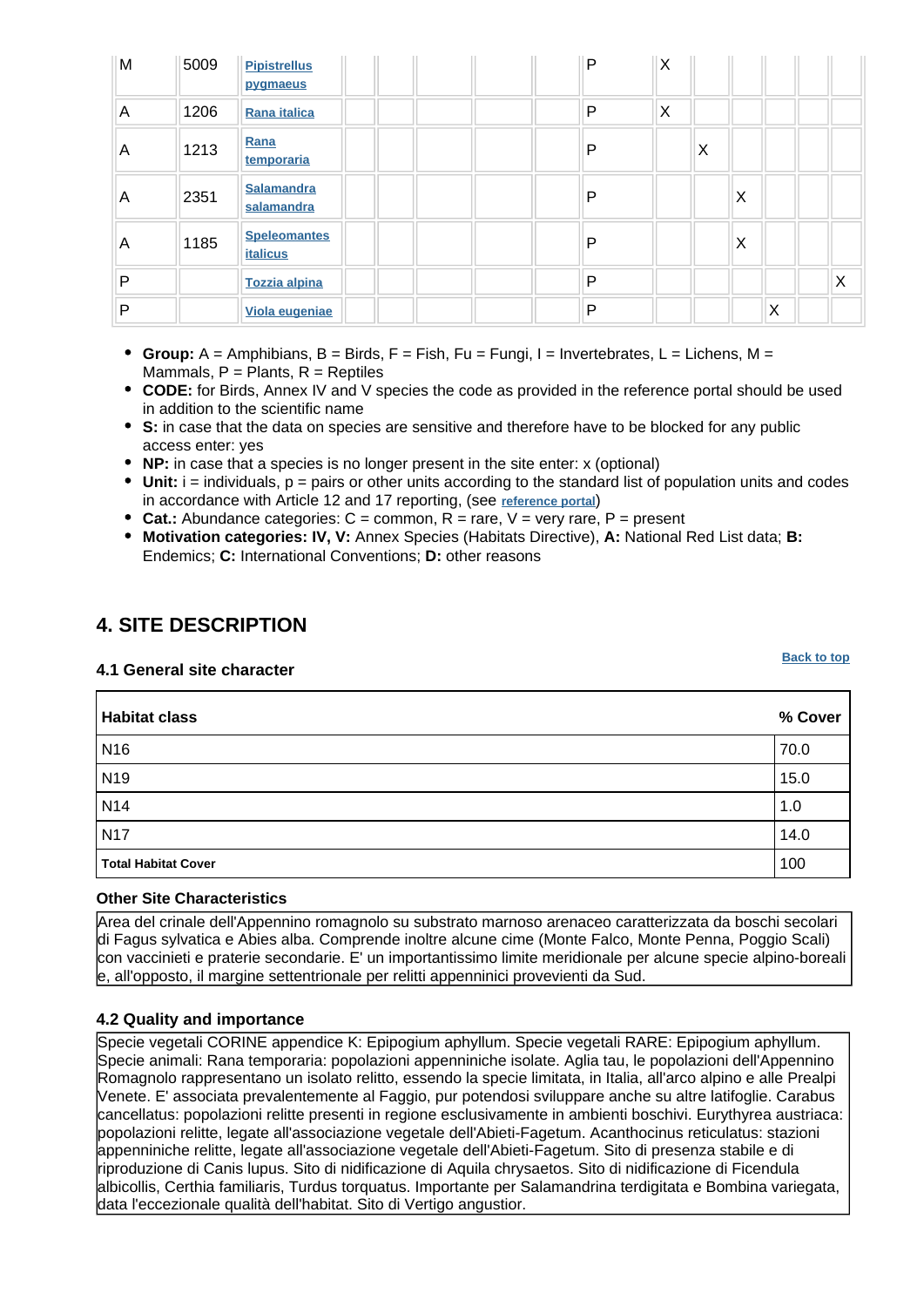# **5. SITE PROTECTION STATUS (optional)**

### **5.1 Designation types at national and regional level:**

**[Back to top](#page-0-0)**

| Code             | Cover [%] | Code | Cover [%] | Code | Cover [%] |
|------------------|-----------|------|-----------|------|-----------|
| IT <sub>01</sub> | 100.0     |      |           |      |           |

### **5.2 Relation of the described site with other sites:**

designated at national or regional level:

| Type code | Site name                                | Type    | Cover [%] |
|-----------|------------------------------------------|---------|-----------|
| IT02      | Riserva Naturale Statale Badia Prataglia | $\star$ | 12.0      |
| IT02      | Riserva Naturale Statale Sasso Fratino   |         | 19.0      |
| IT02      | Riserva Naturale Statale Campigna        |         | 34.0      |
| I IT01    | Parco Nazionale Foreste Casentinesi      | ٠       | 100.0     |

### <span id="page-7-0"></span>**6. SITE MANAGEMENT**

#### **6.1 Body(ies) responsible for the site management:**

**[Back to top](#page-0-0)**

| Organisation: | <b>ENTE GESTORE: Parco Nazionale Foreste Casentinesi</b>                                                                   |
|---------------|----------------------------------------------------------------------------------------------------------------------------|
| Address:      | Sede legale: Via Brocchi, 7 - 52015 Pratovecchio (AR); Sede Comunità del<br>Parco: Via Nefetti, 3 - 47018 Santa Sofia (FC) |
| Email:        |                                                                                                                            |

### **6.2 Management Plan(s):**

An actual management plan does exist:

| Yes                    |
|------------------------|
| No, but in preparation |
| No                     |

# <span id="page-7-1"></span>**7. MAP OF THE SITES**

**[Back to top](#page-0-0)**

INSPIRE ID:

Map delivered as PDF in electronic format (optional)

Yes |X | No

Reference(s) to the original map used for the digitalisation of the electronic boundaries (optional).